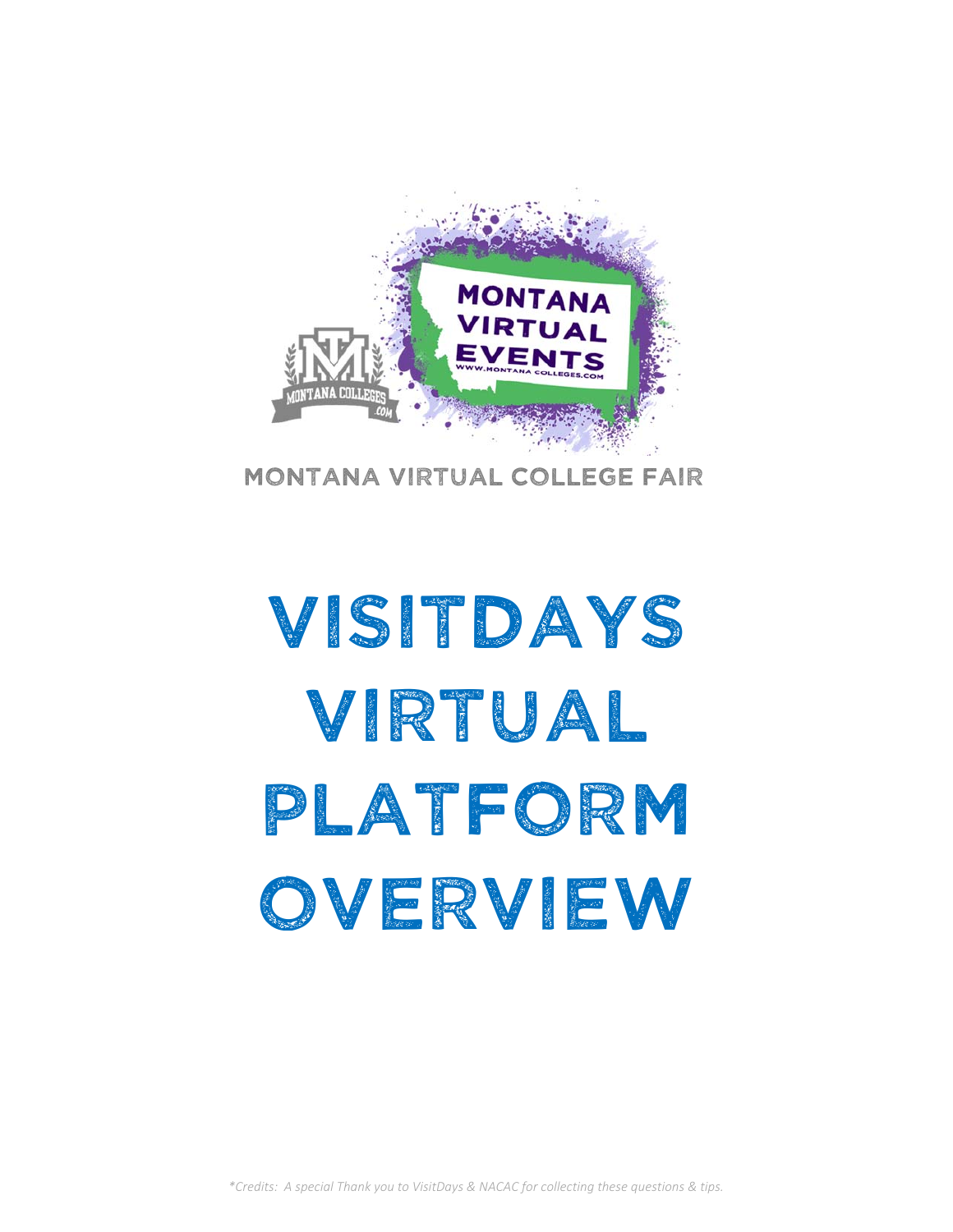## OVERVIEW

- Thank you & Welcome To The Montana Virtual Events!
- How the Virtual Fairs Work
- Technical Requirements
- Lead Retrieval
- **Student Permissions and Privacy**
- Your College's Profile Page
- Live Sessions
- Meetings
- Recorded Videos
- Tags
- Attachments

# Thank you & Welcome To The Montana Virtual Events!

We are so excited to have you part of the Montana Virtual College Fair Events & Programming! Thank you for your team efforts and understanding, as we try to offer you and students the best experience possible in this new virtual model. We appreciate your team efforts to make these schedule times a priority. We have chosen a multi‐day, multi-option program for you to connect with students due to Montana's hybrid school scheduling being so diverse. We are hopeful that this extra step and planning and collaboration with the schools will help control the number of presenters in each time‐block and in turn give you better attendance at your sessions. It is our goal to make this a success for you and students with high quality interaction. This also allows our Montana HS Counselors to better promote your sessions and allow students to get out of class to attend your session during these pre‐scheduled timeslots. See more details below on and our "Confirmation Info Page" for more schedule details.

Please contact us right away if you have any questions or concerns, please reach out to us, and we are happy to help in any way we can make this event a success for you. Amy.Leary@MontanaColleges.com | 406.531.3531

## How the Virtual Fairs Work

The VisitDay's Virtual College Fairs platform has been created from the ground up with a collaboration with NACAC and many nationwide agencies to seamlessly connect students and colleges for an interactive, informative, and engaging virtual experience. We want to share a very special thanks to the VisitDay's team and NACAC teams for paving the way for this new virtual model to help students together in this time. Montana students (high school seniors, juniors, sophomores, & even some college transfer students) attend for free and may participate in as many fairs as they choose. Parents are invited as well. Exhibitors pay a fee to help cover the costs of these events and programming. This is truly a team effort to make these Montana events happen! Thank you to all who make this event a success for students!

## What Students Will Experience

An estimated 70 percent of students will access the virtual fairs through their phones. As a result, the platform has been designed specifically for mobile and with the digital expectations of young people in mind. All marketing and promotion efforts will direct students to MontanaColleges.com for sign up and log in. Students will see a real‐time list of college and university exhibitors for each fair. Students will also see which live and interactive Zoom sessions each college exhibitor has scheduled. A simple click will add the college's session to their personal fair itinerary. Students can access each college's profile page. The profile page includes a photo of the college, a short description, links to Zoom sessions, links to recorded videos and materials, and a "Schedule a Meeting" option. This "Schedule a Meeting" option is an innovative feature of the platform. Students will see what meeting dates and times the college exhibitor has made available in. A simple click will add the meeting to the student's fair itinerary. Once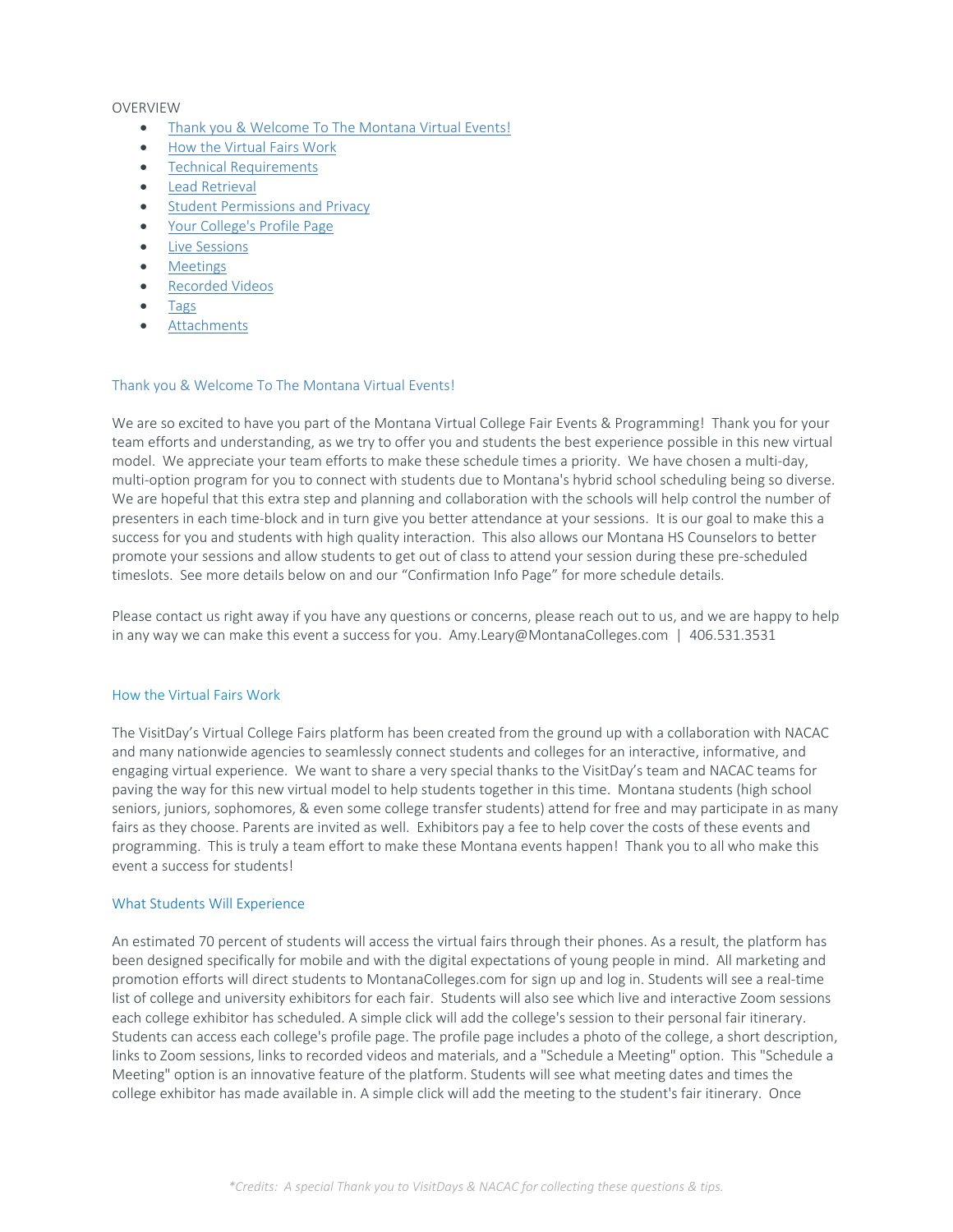signed up on the platform, students will begin receiving text messages to remind them about the Zoom sessions they've asked to be reminded about and the one‐on‐one meetings they've registered for. These nudges will increase in frequency as the fair date nears.

## What Colleges Will Provide

The exhibitor dashboard is your home base on the platform. This is where you will:

- Create your college profile by adding a photo and description as well as links to YouTube videos and PDFs.
- Invite other admission staff as users on the platform and include their photos and contact information.
- Add "Schedule a Meeting" slots to directly engage with students.
- Set up live and interactive Zoom sessions.

Note: The VisitDays/Heydays Virtual platform strongly highlights the Zoom sessions. Our expectation is that each exhibitor will offer 2 - 4 sessions that students can attend on the day of a fair. Live and interactive Zoom sessions are what engages students. You decide who on your staff will be responsible for presenting and can even set a limit on the number of students who can attend. More details are on the pages that follow. Another innovative aspect of the VisitDays/Heydays Virtual platform is the "Schedule a Meeting" feature. You decide how many virtual meeting spots to make available to students for one‐on‐one Zoom meetings with a college admission representative within our pre‐set Montana event schedule time blocks. You set the dates and times and assign a staff person for each slot. The meeting slots are automatically set in 30‐minute increments and the expectation is that you'll meet with a student for 15‐minutes and then have 15‐minutes flex time to either continue meeting with the student or take a break before the next meeting starts. We recommend focusing on offering as many meeting slots as possible within our pre‐set time blocks on the schedule. We'll take care of sending students several reminders about their upcoming meetings. For additional details, please review the detailed schedule on the "Montana Virtual Fair Confirmation Page."

## Technical Requirements

For the Fall 2020 season, we chose Zoom as the video meeting technology for VisitDays/Heydays Virtual platform. We believe it's important to provide students with as seamless an experience as possible and that the use of one video meeting technology for various components of the fairs helps accomplish that. We are technology-agnostic, however, and may change this in future seasons depending on the needs of students.

## Zoom Information

Zoom is seamlessly integrated within the platform. You'll use your Zoom account to offer live and interactive sessions as well as one-on-one meetings. To participate as an exhibitor, you'll need a Zoom Pro account or higher (not a Zoom Basic account). Most institutions already have a Zoom Pro plan or higher. With Zoom Pro, you'll be able to offer sessions for up to 100 students each. If your institution has purchased a "large meeting add‐on," you'll be able to offer sessions for up to 500 or 1,000 participants each. For additional details, please review the detailed schedule on the "Montana Virtual Fair Confirmation Page."

## Lead Retrieval

To protect student privacy, MPSEOC allows only one person at your institution to be designated as the "Leads Contact." By default, the Leads Contact is the same person as the "Exhibitor Contact." The Exhibitor Contact is the person (probably you!) who registered with MPSEOC and purchased your college's "booth" for a virtual college fair. We recommend that the same person be designated as the Leads Contact for all NACAC college fairs (both inperson and virtual). To change your organization's Leads Contact to a different person, please contact amy.leary@montanacolleges.com | 406.531.3531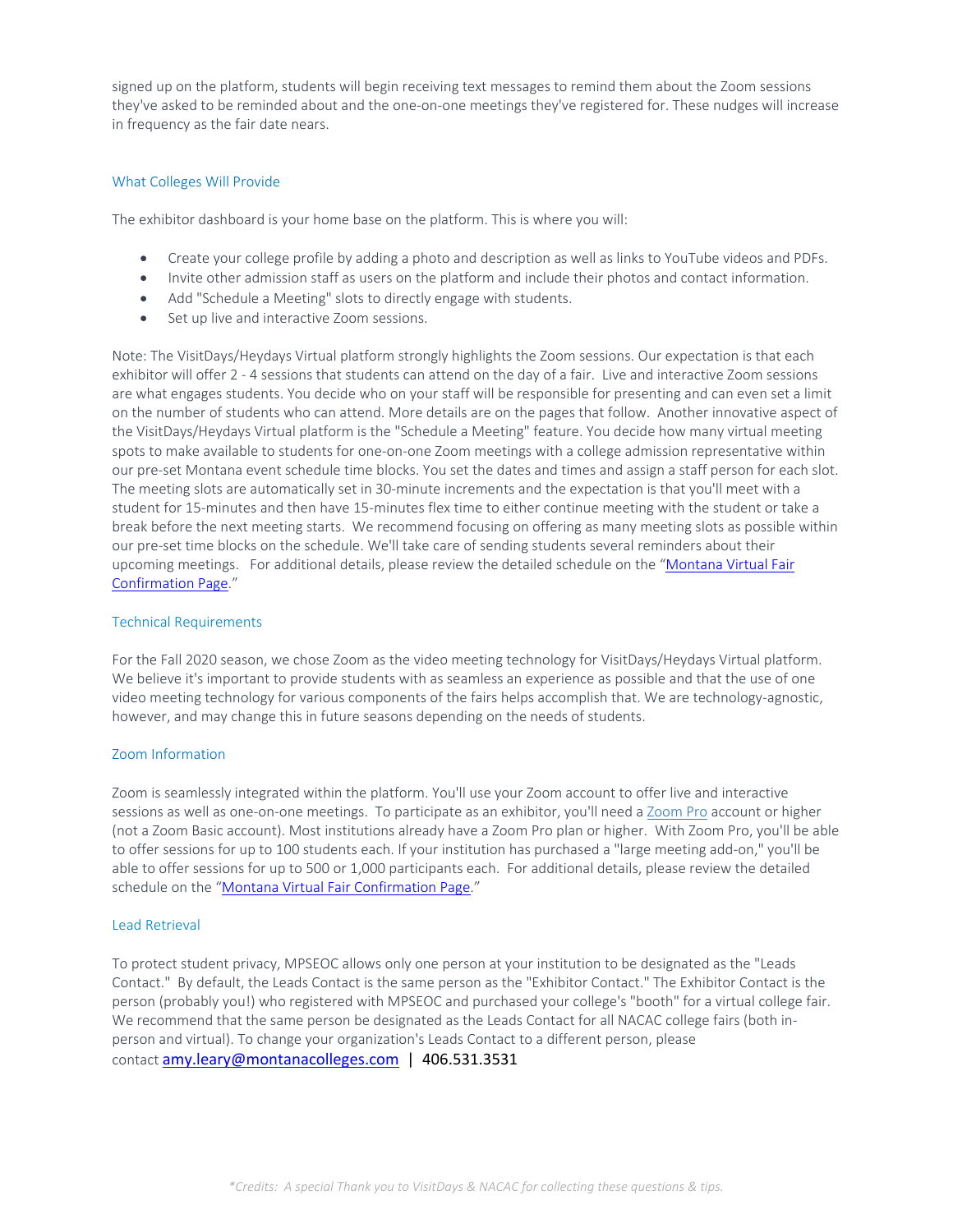## What is Considered a Lead?

At a virtual college fair, you'll receive leads information for students, parents, or counselors who *engaged with your college* at the fair. This includes those who:

- *Attended one of your Zoom sessions*
- *Scheduled a meeting with one of your college's representatives*
- *Started to view one of your college's videos*
- *Favorited your college*
- *Accessed one of your college's attachments*

## What Leads Information is Included?

Leads information is provided as a spreadsheet report and will be divided by Student, Parent/Guardian, and Counselor/Teacher roles. You'll receive the information that was collected when students, parens, and counselors signed up on the site. This includes name, mailing address, email address, cell phone number, demographic information, applicant type (e.g., freshman or transfer), academic interests, current/last school, and other registration data.

## How Do I Retrieve Leads?

The Leads Contact will see an "Export" button on the exhibitor dashboard. Click on this and an email will be sent. Within that email there is a button to download a spreadsheet with the leads information for that fair. One recommendation is to have a communications plan in place before the fair ends so you can follow up with your leads as soon as possible. We do not have a time-limit in place yet for how long the leads will be available, but they will definitely be more valuable to you the "warmer" they are. Once leads are downloaded, the Leads Contact may share the information with appropriate staff at your college following your institution's data privacy policies.

#### What Format?

The spreadsheet downloads as an .xlsx file. This is compatible for import with Microsoft Excel, Google Sheets, Mac Numbers, and other applications and can then be used for CRM imports. Click here to download a sample leads export file.

## How Are Leads Different From Prospects?

"Leads" are available to your Leads Contact and contains full registration information for students, parents/guardians, and counselors/teachers who engaged with your institution in one of the five ways outlined above. "Prospects" are available from your exhibitor dashboard to anyone on your staff who has been added as a user. This section populates in real‐time as individuals engage with your institution by attending a Zoom session or by scheduling a meeting. Prospects includes name, role, and email.

## Student Permissions and Privacy

MPSEOC takes student privacy seriously and adheres to the strictest GDPR guidelines. When students register, they are asked to agree to the following: *By clicking Continue, you are indicating that you have read and acknowledge the Terms of Service, Privacy Policy and Cookie Policy, you are over the age of 13, opt in to receive emails and text messages, and opt in to provide your information to higher education institutions and organizations.* Links to these policies are always accessible from the students' My Account page. Students opt in to allow VisitDays and MPSEOC to email and text them. They can opt out of these notifications from their My Account page. These opt-in permissions do not pass on to exhibitors for texting students. Exhibitors should check with their organization's data processing, privacy, and other communications policies to determine legal requirements for texting students. Registrants also opt-in to engage with exhibitors by viewing videos, favoriting, and attending sessions and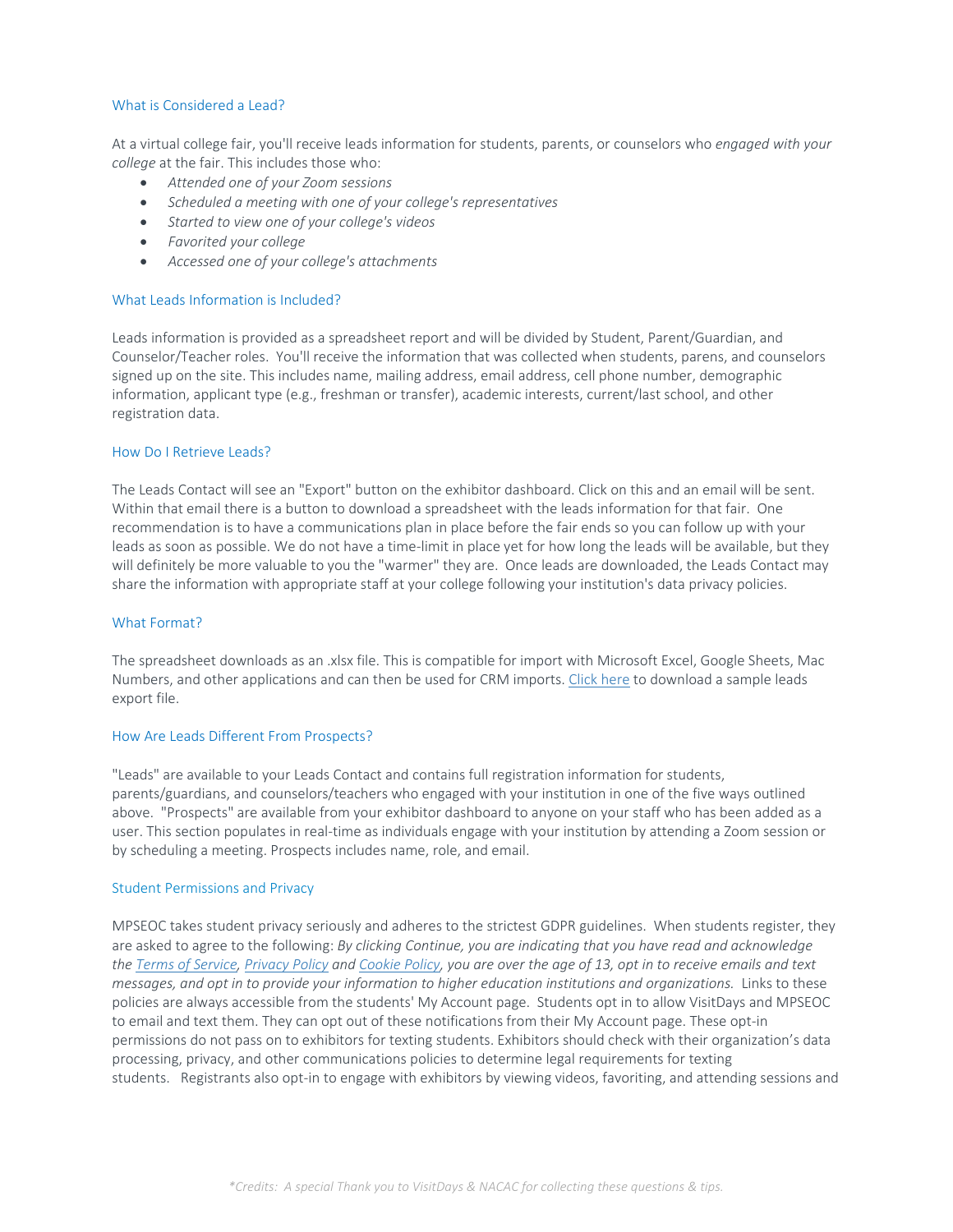one‐on‐one meetings. Please consult your organization's data privacy policies for engaging with students in one‐ one‐one meetings.

## Your College's Profile Page

As soon as students sign up and enter a fair, they'll see a list of upcoming Zoom sessions in chronological order. Also available is a real‐time list of exhibiting colleges which links them to colleges' profile pages. By default, your exhibitor profile page is empty. It includes a generic blue box where a cover photo should go and no information. You'll want to enhance your college's profile page as soon as possible after you receive log in information for the platform. At a minimum, add a beautiful campus photo and description (exhibitor bio). You can also add videos. PDF links to viewbooks and campus maps can be added as attachments for your Zoom sessions and videos. Note that you can't save your profile information in the platform without all of the required pieces, otherwise you'll receive a "Please check for errors" message: Behind the scenes, your college's profile page is associated with information imported from VistDays and IPEDs. This data allows students to filter and search for colleges by type of school (public or private, two‐year or four‐year), majors and programs, location, and school size. For additional details, please review the detailed schedule on the "Montana Virtual Fair Confirmation Page."

## Live Sessions

The NACAC Virtual College Fairs platform strongly highlights live and interactive Zoom sessions offered by colleges. This is because students value access and engagement, and one way to provide this is through relevant and interesting sessions. When students enjoy an experience, they tell their friends. Word‐of‐mouth and "social proof" is key! For additional details, please review the detailed schedule on the "Montana Virtual Fair Confirmation Page."

#### Adding Your Session to the Platform

Zoom is integrated into the platform so it's easy for you to manage the sessions through your exhibitor dashboard. You and your presenters should be very familiar with how Zoom works. You will be using your own Zoom account. Additional information is available in the Zoom Guide & Tips packet. Note that you can't save your session information in the platform without all of the required pieces, otherwise you'll receive a "Please check for errors" message.

## Staffing Your Sessions

You will want to staff each of your Zoom sessions appropriately. We recommend that two staff members be at each session, one to present the content and one to answer questions that come in via chat.

## Session Formats and Length

We require that your "live sessions" be no longer than 30 minutes. You can choose how many in the event within our pre‐set schedule blocks (1 per schedule block), what type, and what topic to offer for your sessions. You also choose who on your staff will be responsible for presenting and can even set a limit on the number of students who can attend each session. Depending on your goals, you may want to offer:

- Presentation A Zoom session organized as a lecture, with an admission representative speaking to a large audience
- Panel A Zoom session on a particular topic with one or more guest panelists and an admission representative serving as moderator
- Q&A A Zoom session organized as an "Ask Me Anything" with the admission representative fielding student questions
- Discussion A Zoom session for a small group where the admission representative and students can have a conversation and ask questions among the group.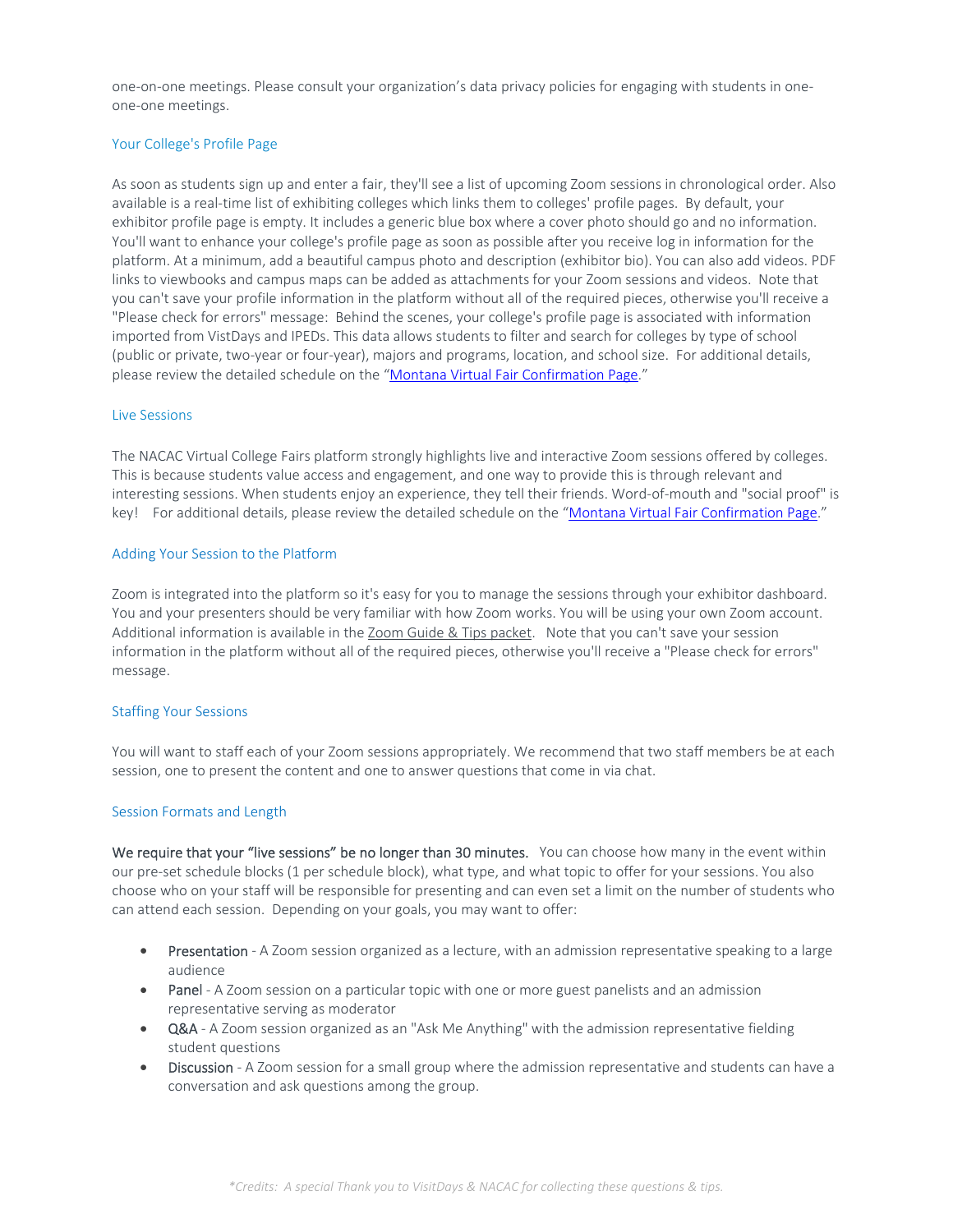- Bonus idea! Add Polls within each of your zoom sessions This is a great way to engage students within your session and also gain valuable feedback.
- Chat You could certainly use Zoom to schedule one-on-one meetings with students, with or without video. But you might find that the "Schedule a Meeting" feature (see below) is more suited for this.
- For additional details, please review the detailed schedule on the "Montana Virtual Fair Confirmation Page."

## Presentation Tips

- Engage. We encourage you to offer frequent interaction opportunities during your session and a Q&A. Monitor and quickly answer questions that come in via chat. Take every opportunity to connect with students.
- Inform. MPSEOC requires that all presentations and promotional materials at college fairs be informational in nature. If you're unsure whether something is appropriate or not, please contact amy.leary@montanacolleges.com. Similarly, please let us know if you notice a college or university that is not following this guideline.
- Clear. Make sure your presenter has a good Internet connection, a good mic, and a clear voice.
- Invite. If your session would benefit from it, we encourage you to invite current students or alumni to present with you.
- Drop-Ins. Presenting via Zoom is its own art! For example, there's less of a norm for participants to show up to online sessions on time and so you'll want to build in five minutes up front to give students a chance to filter in. Students may drop in at anytime.
- Swag. You can make an impression by including your college's logo in your Zoom background or by making sure college swag is within view of the camera.
- For additional details, please review the detailed schedule on the "Montana Virtual Fair Confirmation Page."

## Session Scheduling

All times on the MPSEOC Virtual College Fairs platform are listed in Mountain Standard Time. This can get confusing! Be sure to ask Google or use an app such as World Clock to double check what time you scheduled a session on the platform, for example, and what time you entered it into your personal calendar. If one of your sessions is intended for international students, you'll want to consider what hours within the fair period is more convenient for their time zone. Another factor is when other colleges are offering sessions. Plan to offer your session at a less busy time so students are more likely to have room in their itinerary to include yours. To assist with this, starting with the September fair, we will have pre‐scheduled time blocks to help with the success and student turnout. Please check out scheduled time blocks for your saved pre‐scheduled timeslots and also open scheduling options for the event. We don't recommend that you repeat sessions unless you have a blockbuster. There will be a lot of competition for students' attention. You'll want to offer highly engaging sessions at different times.

Montana's 200 high schools are all doing a different model of scheduling within COVID‐19. This is why we have had to be creative with our virtual model to get you the best possible contact with students, counselors, & parents. We also had to then offer a varied, multi-day, hybrid model to get you the best interaction opportunities. Thank you for your understanding. We know this is not an easy time, and one where we are all learning together. We offer a mix of pre‐scheduled and open scheduling options for sessions to increase your interaction at this event. If you are unable to attend any of these sessions, we understand. We simply are trying to give you the best chance for connection within this virtual model and with Montana's schools' varied schedules.

For additional details, please review the detailed schedule on the "Montana Virtual Fair Confirmation Page."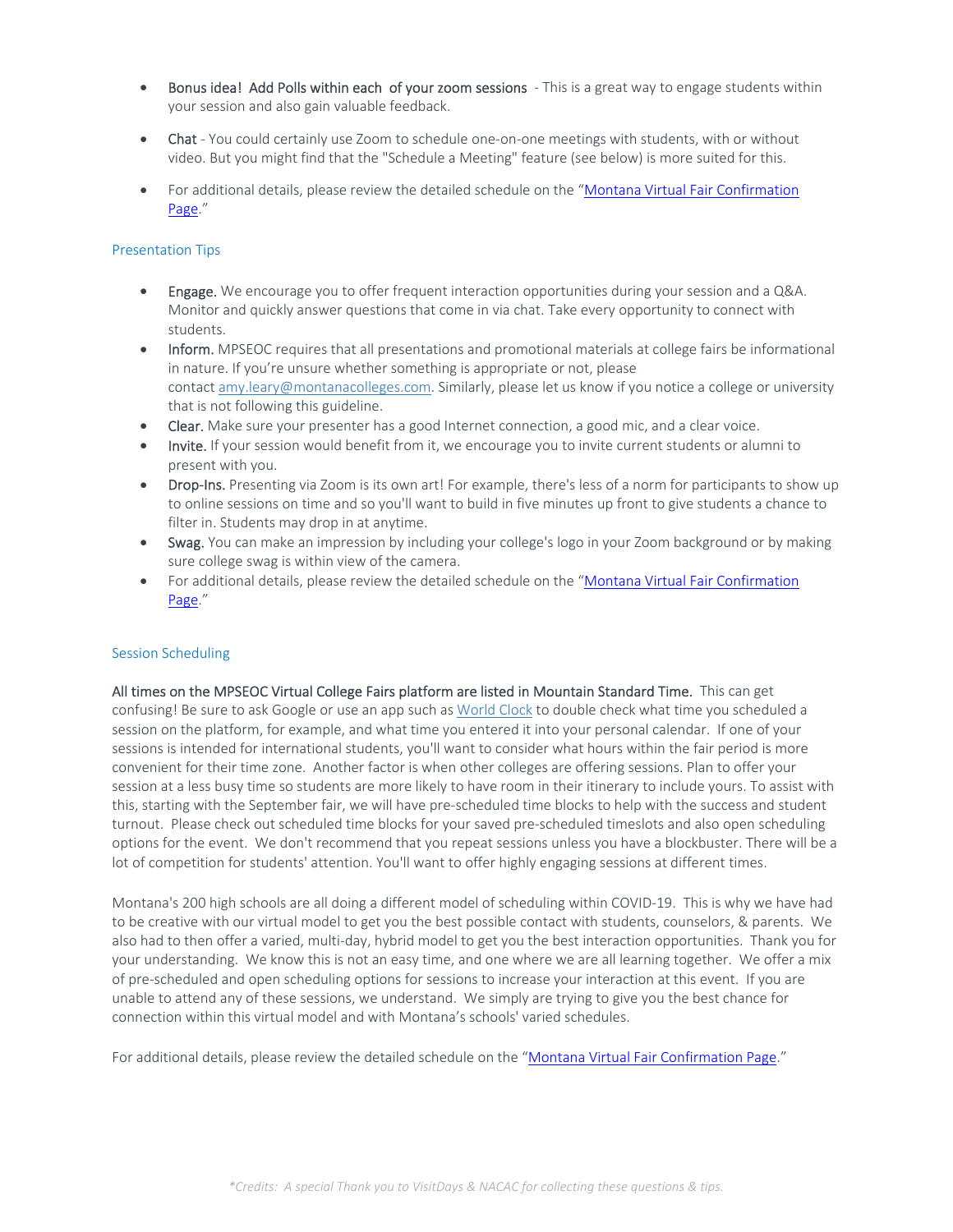#### Session Topics

The following are examples of sessions that admission departments might offer "in real life" that could be included in your Zoom session line‐up. Feel free to be creative with your session ideas!

- *Q&A With Current Students*
- *Ask Me Anything: Talk With an Admission Representative*
- *How to Transfer to College*
- *School of Computing: Information Session*
- *Admissions Overview: How to Apply to College*
- *Forging Your Pre‐Med Path at College*
- *Coronavirus and Applying to College*
- *Student Ambassadors: Ask Us Anything*
- *Greeks: Fraternity and Sorority Life at College*
- *Inside the Honors Program*
- *Financial Aid at College*
- *Accelerated Programs: Six Years to a PhD*
- *Playing Sports at College*
- *Study Abroad Panel*
- *Diversity and Inclusion at College*
- *Student Life at College*
- *Rock Star Faculty: Meet Dr.*
- *Where Are They Now? Famous Alumni*

## Session Recordings

We highly recommend you record your "live zoom sessions" and then post them to your videos for any student who misses your session to watch later. You may choose to record your Zoom session (or not). If someone misses your session, they may want to view the recording and you could provide them with a link. Overall, the videos you highlight should be highly engaging and less than four minutes long.

## Meetings

The "Schedule a Meeting" feature connects your staff directly with interested students. You decide how many virtual meeting spots to make available to students. We recommend that you offer at least ten meeting slots per fair. The one-on-one meetings are opportunities for members of your admission staff to talk one-on-one with students either before, during, or after the fair event. You set the dates, times, and staff person for each slot. Students will see the available meeting dates and times on your college's profile page. With a simple click, the meeting gets added to their fair itinerary. We'll then send frequent reminders to students about attending. For additional details, please review the detailed schedule on the "Montana Virtual Fair Confirmation Page."

## Recorded Videos

You may provide links to an unlimited number of videos. The videos will appear on your college profile page. In addition, all videos will appear at the top of the site under Videos. The videos are displayed in alphabetical order by title. Students can use the "filter" feature to narrow this list by college location, size of school, and other factors. We recommend that these be interesting and engaging videos that are under four minutes long.

## Tags

When you create a session or add a video, you have the option to add tags. We encourage you to do this. The tags help students find content that's relevant and interesting to them. Please don't be spammy and choose all of the tags, just those that are most relevant to what you're offering.

The following are the tag options:

- *Academics*
- *Accessibility Services*
- *Adult Learners*
- *Arts*
- *Athletics*
- *Careers*